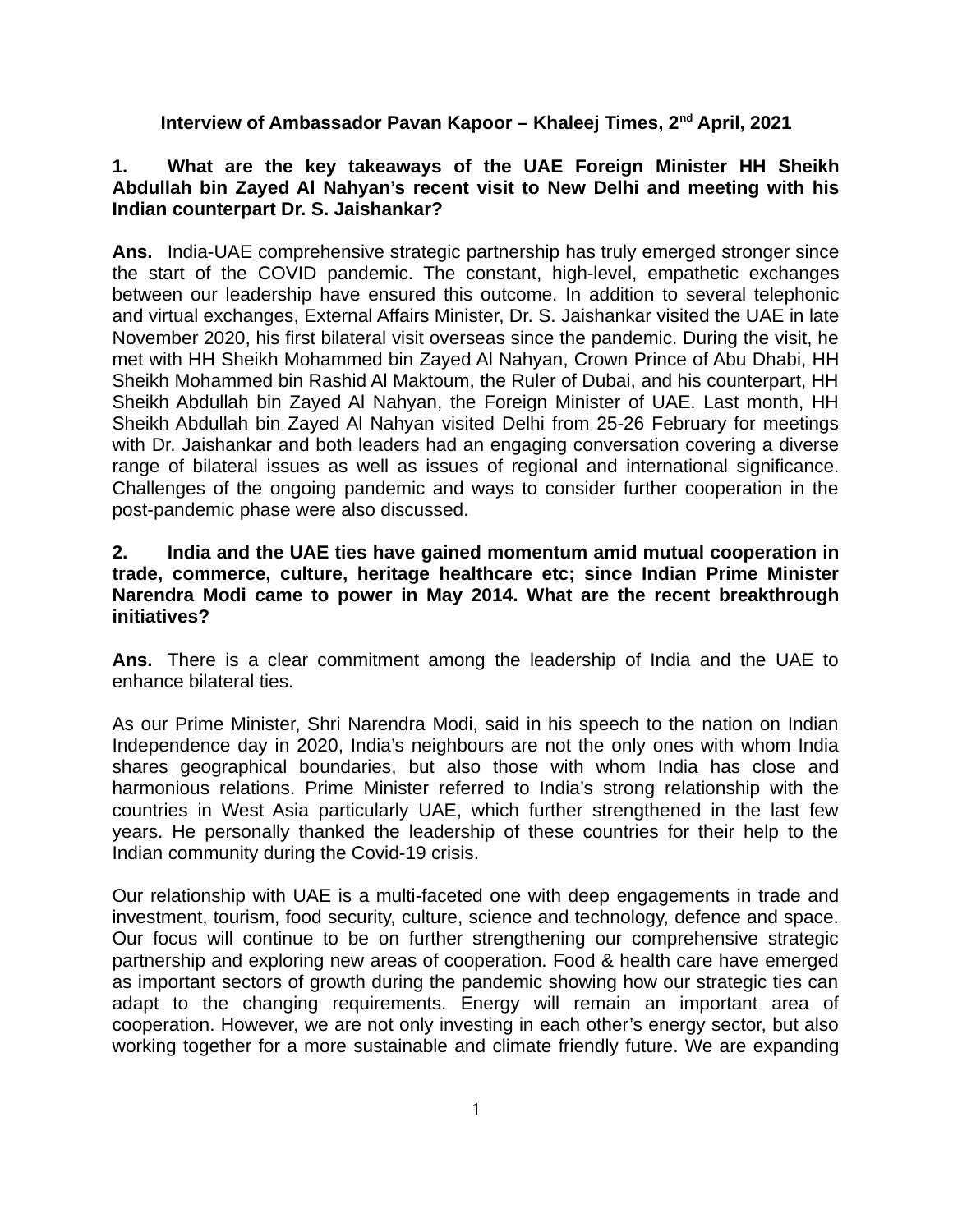capacities in the field of renewable energy, particularly in the field of solar energy, including through the International Solar Alliance. We are committed to working closely at IRENA and will also explore possible cooperation in newer areas like the 'Hydrogen economy'.

# **3. The UAE is the 10th largest FDI investor in India. What are the sectors where the UAE can invest more in India and similarly how New Delhi can help boost this country's economy?**

**Ans.** The investment relationship between India and the UAE stands on a strong foundation of mutual trust and common aspirations. During Prime Minister Narendra Modi's visit to the UAE in 2015, both countries agreed to set up India-UAE Infrastructure fund with an aim to reach US \$ 75 billion investments into India's infrastructure sector. Since then, we made great progress and major investors from UAE have made significant investments in the last few years and the trend is continuing.

It is also natural that investments would need hand holding at various stages to facilitate the procedures. In this context, we have worked and will continue to work closely with our UAE partners to facilitate their investments to India.

For example, the Government of India took a special decision in 2019 to not club various UAE sovereign wealth funds as one sovereign entity for the purpose of 10% limit on Foreign Portfolio Investment, and also agreed to grant tax exemptions for foreign sovereign investments like that of the Abu Dhabi Investment Authority (ADIA) made in long-term infrastructure projects in India. Last month, the Government of India also decided to extend special eligibility for foreign portfolio investors from the UAE that would expand their presence in India.

As a step towards strengthening the people to people, trade links and strategic ties between the two countries, India announced a visa on arrival scheme for UAE nationals in November 2019, only the third country to receive this facility from the Government of India.

# **4. How can the UAE invest through the National Investment and Infrastructure Fund (NIIF) and how can Abu Dhabi Investment Authority (ADIA) be a force multiplier, despite the raging Covid-19 pandemic?**

**Ans.** India aims to become a US \$ 5 trillion economy by 2025. In addition to the potential for bilateral cooperation in existing areas such as realty, infrastructure and manufacturing, both sides are looking at health and insurance, banking and finance, education and online resources, retail, tourism and hospitality, new and emerging technologies like FinTech. The Indian start-up ecosystem with close to 20,000 start-ups is emerging as another platform for bilateral cooperation.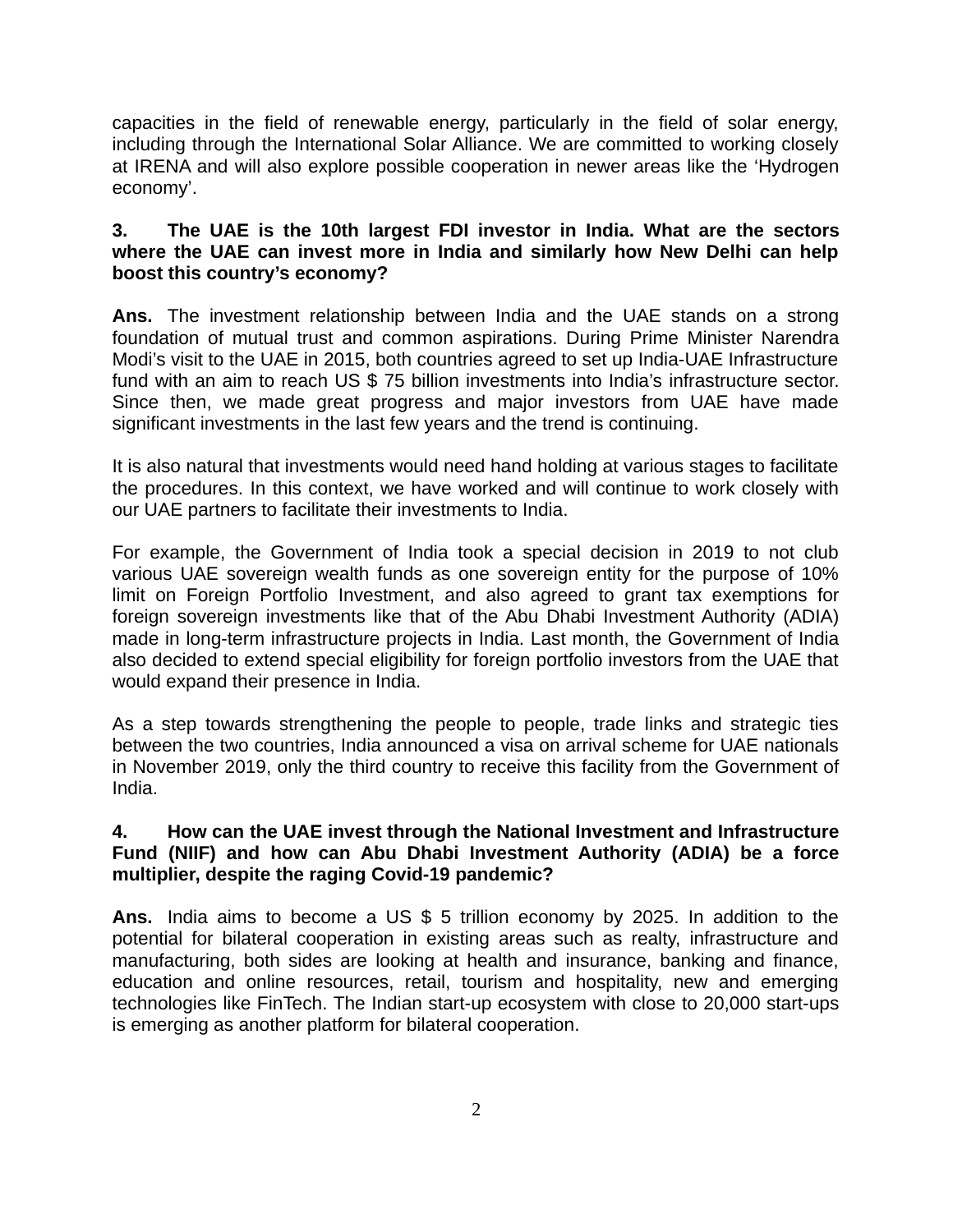India believes in converting challenges into opportunities. Prime Minister Narendra Modi has given the direction to India's future growth through his vision of 'Aatmanirbhar Bharat' and UAE is a natural and an important partner in realising this vision. We concur with the UAE leadership that the Covid-19 pandemic is testing the strength of relationships between countries, but as our close cooperation even during this time has seen, our relationship is set to grow further and closer especially as we work to rebuild our economies in the post-Covid scenario.

ADIA is among the most active foreign investors in India. The National Investment and Infrastructure Fund (NIIF), India's first sovereign wealth fund, signed a US \$ 1 billion investment agreement with a wholly owned subsidiary of ADIA in October 2017 to invest in much-needed energy, transportation and other infrastructure-related sectors in India. ADIA is investing US \$ 1 billion in affordable and mid-income housing projects in India's leading cities through an HDFC housing fund. It has deployed its funds in real estate, private equity and backed two of the largest renewable energy companies of India, investing over US \$ 400 million in ReNew Power and Greenko, US \$ 500 million into renewable energy via Kotak and US \$ 300 million into the highways sector via Cube Highways. The NIIF and Dubai-based ports operator DP World Pvt. Ltd. announced the creation of an investment platform to invest up to US \$ 3 billion in ports, terminals, transportation and logistics businesses in India. These examples give some flavour of the larger investment interests of ADIA and other UAE players.

# **5. What is the latest on Abu Dhabi National Oil Co.'s (ADNOC's) plans to build the strategic oil reserve amid a rebound in global crude prices?**

**Ans.** India and the UAE share a strategic energy partnership and we have come a long way in our journey together from a buyer-seller relationship to strategic cooperation and beyond. The strategic petroleum reserve in Mangalore, Karnataka has been commissioned and the historic first cargo of crude oil from the Abu Dhabi National Oil Company (ADNOC) for the Indian Strategic Petroleum Reserves Ltd. (ISPRL) reached India in May 2018 under an agreement between ADNOC and ISPRL, an Indian government-owned company mandated to store crude oil for strategic needs, to store 5.86 million barrels of ADNOC crude oil at the Karnataka facility in the Indian city of Mangalore. The participation of ADNOC in setting up our strategic reserve has been crucial and given us the confidence to continue on this path in the future too. We are confident that ADNOC will continue to play a prominent role in our future projects in this area.

# **6. Give us a sneak peek about the India pavilion at Dubai Expo 2020.**

**Ans.** We greatly look forward to our participation at the Dubai Expo starting in October this year. We would bring in diverse participation to the event through the India Pavilion. The work on the India pavilion is almost complete and we are hopeful of a great participation from both India's public and private sectors.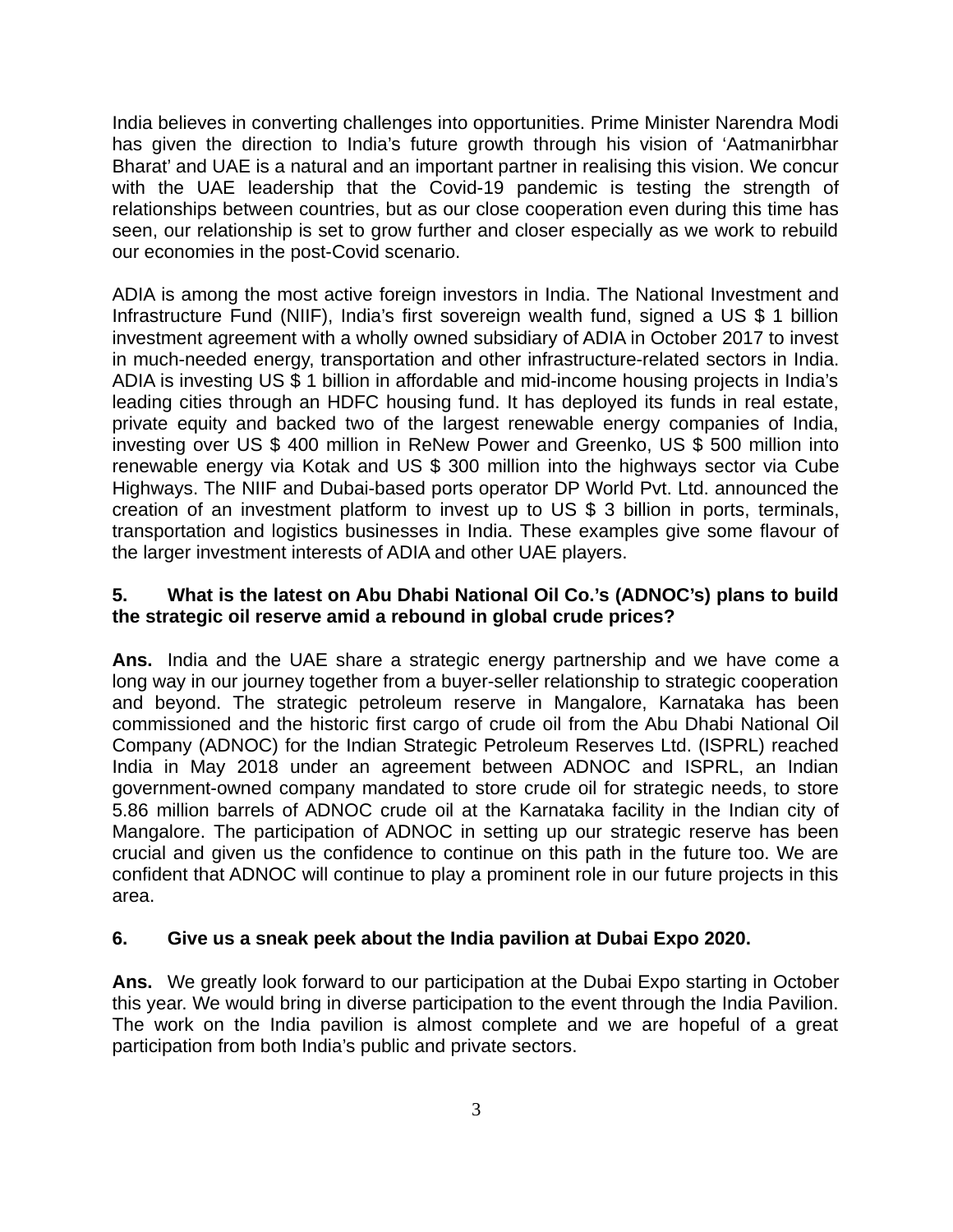India pavilion will showcase the face of India rising on the three pillars of opportunity, sustainability and mobility. The India pavilion is one of the largest pavilions in the expo and one of the few to have a permanent structure. India will showcase under the larger theme of Opportunity (to cover opportunity across all sectors, industry, technology, science, art and culture, covering modern day to futuristic). The building will be divided in 2 parts on every floor. One part will be the India story taking the visitor through an experience and understanding of India, while the second part would focus on Business showcasing – Thematically and by the different States of India.

### **7. What are the revised plans for the India pavilion amid the new normal because of the viral outbreak?**

**Ans.** After a long period of lull with no major activities, because of the pandemic, the Expo 2020 event will give people an opportunity to go out and explore the best of the world at one place.

In a post pandemic world, governments, businesses, and individuals have now learned to better cope with the 'invisible' enemy. There is now an increasingly clear path towards vaccination. Also, in the post-pandemic world, success of Expo 2020 has become even more important because the world needs more collaborations in several areas and the Expo 2020 will be an opportunity for recovery. Healthcare and Pharmaceuticals are India's strong sector and Expo 2020 will give us new opportunities for collaboration.

The dynamism of the strong India UAE relationship will be reflected at India Pavilion, where India will be participating in a big way. We have maintained our plans for Expo 2020 and are proceeding apace with the revised time lines. We are confident of UAE's ability to organize huge events conforming to all health and safety requirements and look forward to contributing to a very successful Expo in Dubai.

# **8. The Indian mission in the UAE played a stellar role in repatriating stranded Indian nationals via Vande Bharat flights last year owing to the contagion. How many Indians and other nationalities were repatriated last year?**

**Ans.** Since the onset of the pandemic in the UAE in February 2020, the Indian Embassy in Abu Dhabi and the Consulate in Dubai faced the challenge of reaching out to a huge number of Indians who were affected by the pandemic and were under distress. To assist the affected Indian nationals in the UAE, the Embassy and the Consulate took several emergency measures to ensure all possible help to the needy Indian nationals in the UAE such as starting emergency hot-lines and dedicated 24x7 Emails, coordination with UAE authorities for quick redressal of the issues such as Covid testing, ambulance service, quarantine facility and medical treatment as quickly as possible. Our Missions in the UAE provided online medical counselling, provided food and arranged shelter to the needy people. Since the start of repatriation flights from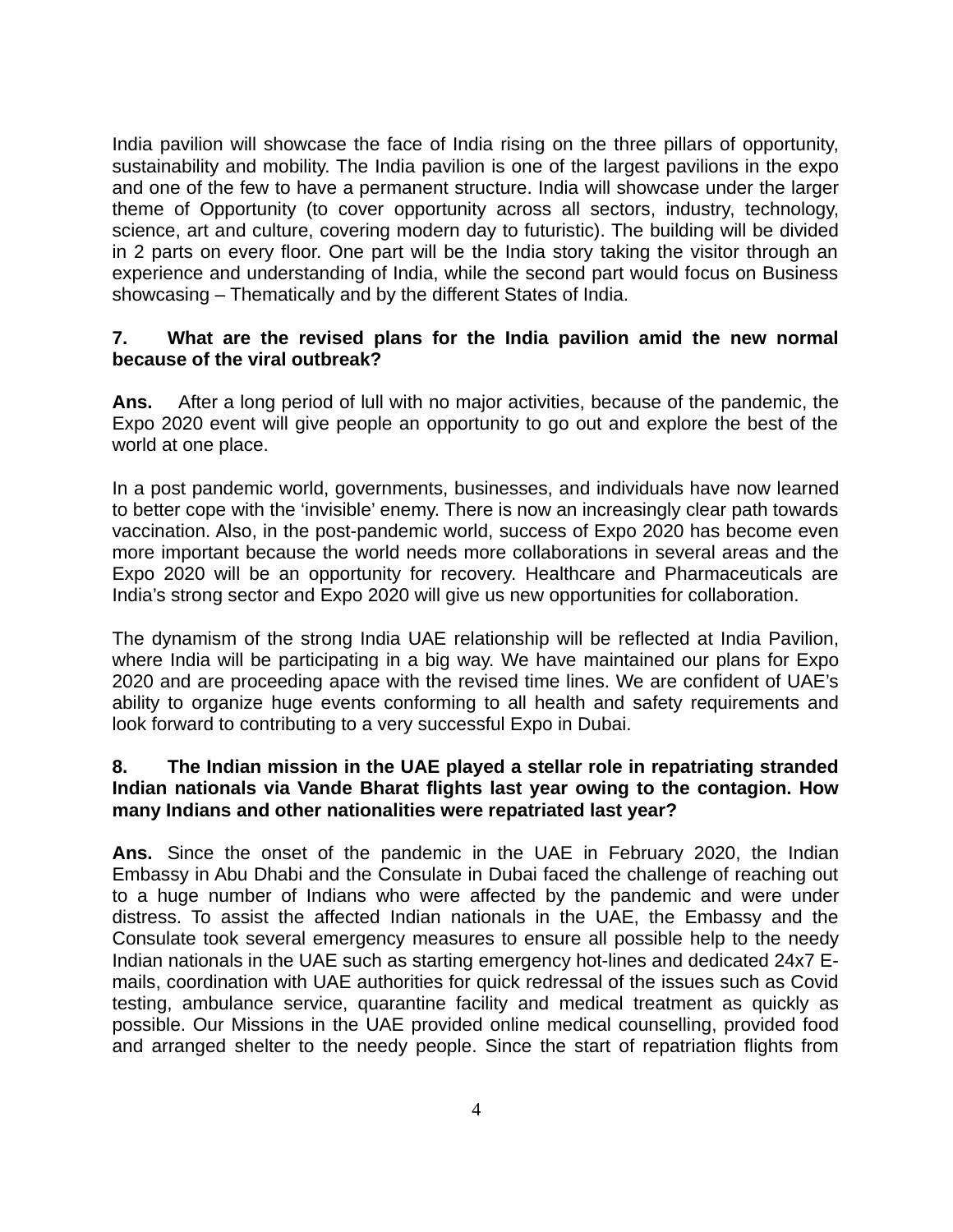UAE to India on 7 May 2020, in a short period of less than three months, we had repatriated over 300,000 Indian nationals to India from the UAE. The numbers have since crossed over a million and a half but a very large number of people who traveled to India have since also come back, especially after we entered into a bilateral 'Air Bubble Arrangement' with UAE in July 2020, which is still on-going and supporting the strong people-to-people exchanges between the two countries. We are operating over 300 flights a week between the two countries, the largest of the 27 air bubble arrangements that India has in place presently. This successful effort at repatriation and continuing exchange of people would not have been possible without the strong support of the UAE government and their departments of Health, Civil Aviation, Interior and Foreign Ministries.

#### **9. How is the mission looking at upskilling Indian workers, as many jobs and skill sets will become redundant in a post-pandemic world?**

**Ans.** It is a fact that the COVID-19 pandemic has impacted every country in the world and one of the visible manifestation of this impact has been the return of a number of Indians from the Gulf region, including UAE. Our Emirati friends tell us that Indians are among the most preferred expatriate community in the UAE and are well-known for their hard work, discipline and law-abiding nature.

On one hand, the COVID-19 pandemic has altered the traditional areas of cooperation of global diplomacy while on the other it has thrown light on the areas that have not been explored previously. We will prepare our skilled workforce to adapt to the challenges and get ready to move into the new and emerging areas. At the same time, we are hopeful that with the passage of time, the global economic situation will improve and provide the opportunities for the return of Indian workers. India and UAE have an understanding on working together to find ways and means to enable Indian workers and professionals to find employment opportunities in UAE in a post-Covid scenario. During the visit of Minister of State for External Affairs, Shri V. Muraleedharan in January 2021, our Consulate in Dubai took the initiative to launch an 'Upskilling & Training Centre' for Indian workers in UAE at the Delhi Public School, Jebel Ali. In addition, the Consulate is also working with some State Governments in India and local partners in UAE to develop a model for imparting certain skill sets to Indian nationals that would also enable them to find appropriate jobs in the UAE.

### **10. You are a former Indian envoy to Israel, who was present in this country, when the historic Abraham Accords were signed on September 15, 2020 in Washington D.C. How do you think India can benefit from the accords, which give Israel access to new markets such as the UAE, Bahrain, Morocco, and Sudan?**

**Ans.** India and UAE have convergence of views on many regional and geopolitical issues and the leadership on both sides maintain close and frequent communication to brief and coordinate with each other on these developments.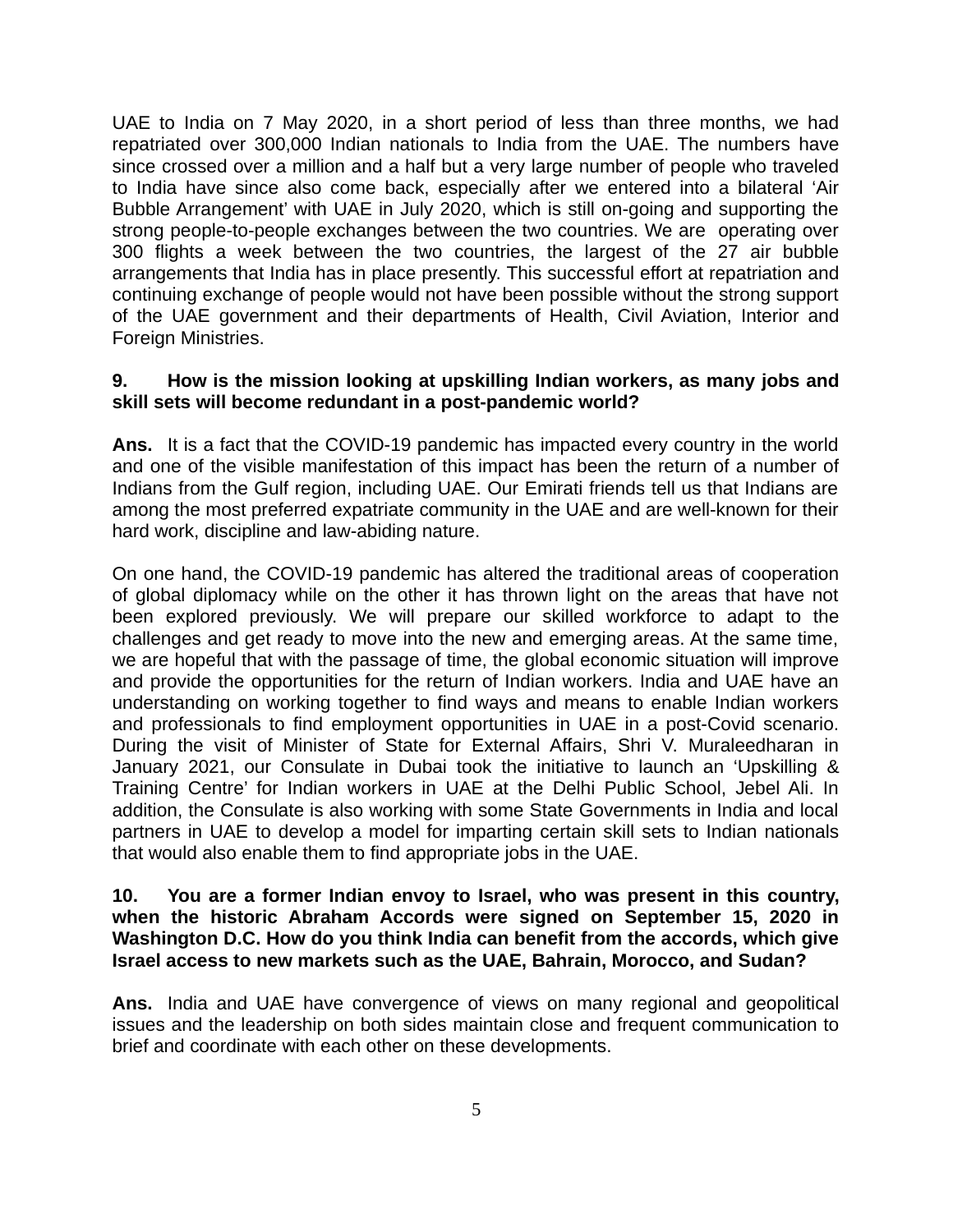India has consistently supported peace, stability and development in West Asia, which is our extended neighbourhood. India welcomed the signing of the Abraham Accords leading to normalization of the diplomatic relations between the UAE and Israel. Both Israel and UAE are India's strategic partners, and the signing of the Abraham Accords provides opportunities for all the three countries to work closely in areas of mutual interest. I am confident that the dynamic Indian entrepreneurs in the UAE will play an important role in exploring business opportunities between UAE and Israel too.

### **11. UAE is one of the front runners in implementing a national vaccination programme and is also looking to play a major role in the logistics of Covid vaccines distribution. On the other hand, India is the Global Pharma House and producing over 60% of world vaccines. How do you see cooperation between India and UAE developing in this area?**

**Ans.** The bilateral cooperation between India and the UAE emerged stronger even during the pandemic. There were newer areas of cooperation including healthcare and food security. India was pleased to supply adequate quantities of HCQ tablets to the UAE on a priority basis, and also facilitated the arrival of many more nurses and doctors from India to support the healthcare service providers in this country. India was itself grateful to receive medical supplies from the UAE in the initial phase of pandemic. Indian residents in the UAE, especially doctors and frontline health workers also provided their valuable services to the UAE authorities, including through effective participation in the UAE vaccination trials. It is a great tribute to the UAE leadership that, starting last December, they rolled out a free vaccination campaign for all its residents, which includes more than 3 million Indians. More recently, as part of India's 'Vaccine Maitri' or vaccine friendship programme, we were pleased to enable the supply of 200,000 doses of Indian manufactured Covishield vaccine to UAE in early February. As a natural progression, both sides are now exploring further opportunities in the health care sector. We have always emphasized the strength of collective efforts in fighting this pandemic, and India and the UAE have shown how useful this can be in practice.

# **12. The UAE is emerging as the leading seat of Arab culture. How can India and the UAE deepen their cultural ties?**

**Ans.** India and the UAE enjoy strong bonds of friendship based on age-old cultural, religious and economic ties between the two nations. The Cultural Agreement of 1975 provides the basic framework for cooperation in the field of culture between the two countries. Under this broad framework, India the UAE have agreed to an Executive Programme for Cultural Cooperation (EPCC) which provides for a range of cultural exchange activities. We look to have a week of Indian Culture as part of our India@75 activities next year. Emiratis interest towards Indian culture is quite visible in their active participation at our cultural events and also celebration of major Indian festivals in the UAE. We also explore opportunities for participation in each other's major cultural